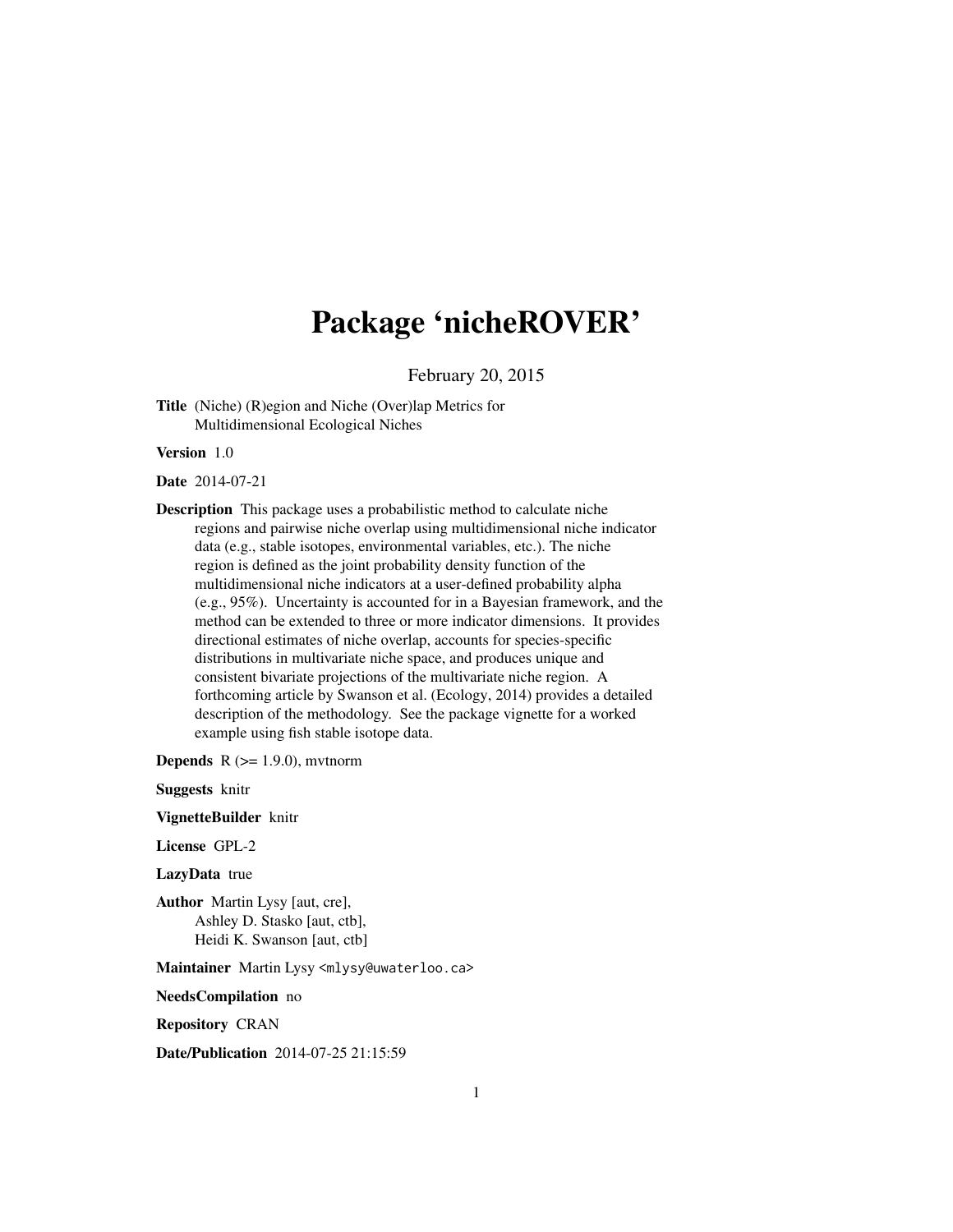### <span id="page-1-0"></span>R topics documented:

| Index | 21 |
|-------|----|
|       |    |
|       |    |
|       |    |
|       |    |
|       |    |
|       |    |
|       |    |
|       |    |
|       |    |
|       |    |
|       |    |
|       |    |
|       |    |

ellipse *Point coordinates for a 2-D ellipse.*

#### Description

Calculates coordinates of points for plotting a 2-dimensional ellipse based on user-defined parameters. Can be used for exploratory data analysis to produce ellipses at a given niche region size (e.g.,  $\alpha = 95\%$ ).

#### Usage

ellipse(mu,  $V$ , alpha = 0.95,  $n = 100$ )

#### Arguments

| mu    | centre of ellipse. A vector of length 2.     |
|-------|----------------------------------------------|
|       | scale of ellipse. A 2x2 matrix. See Details. |
| alpha | niche region size. See Details.              |
|       | number of points to return for plotting.     |

#### Details

This function provides the coordinates needed to plot a 2-dimensional ellipse based on user-defined parameters, such that  $X = c(x, y)$  satisfies the equation

$$
(X - \mu)'V^{-1}(X - \mu) = C,
$$

where  $C =$  qchisq(alpha, df = 2).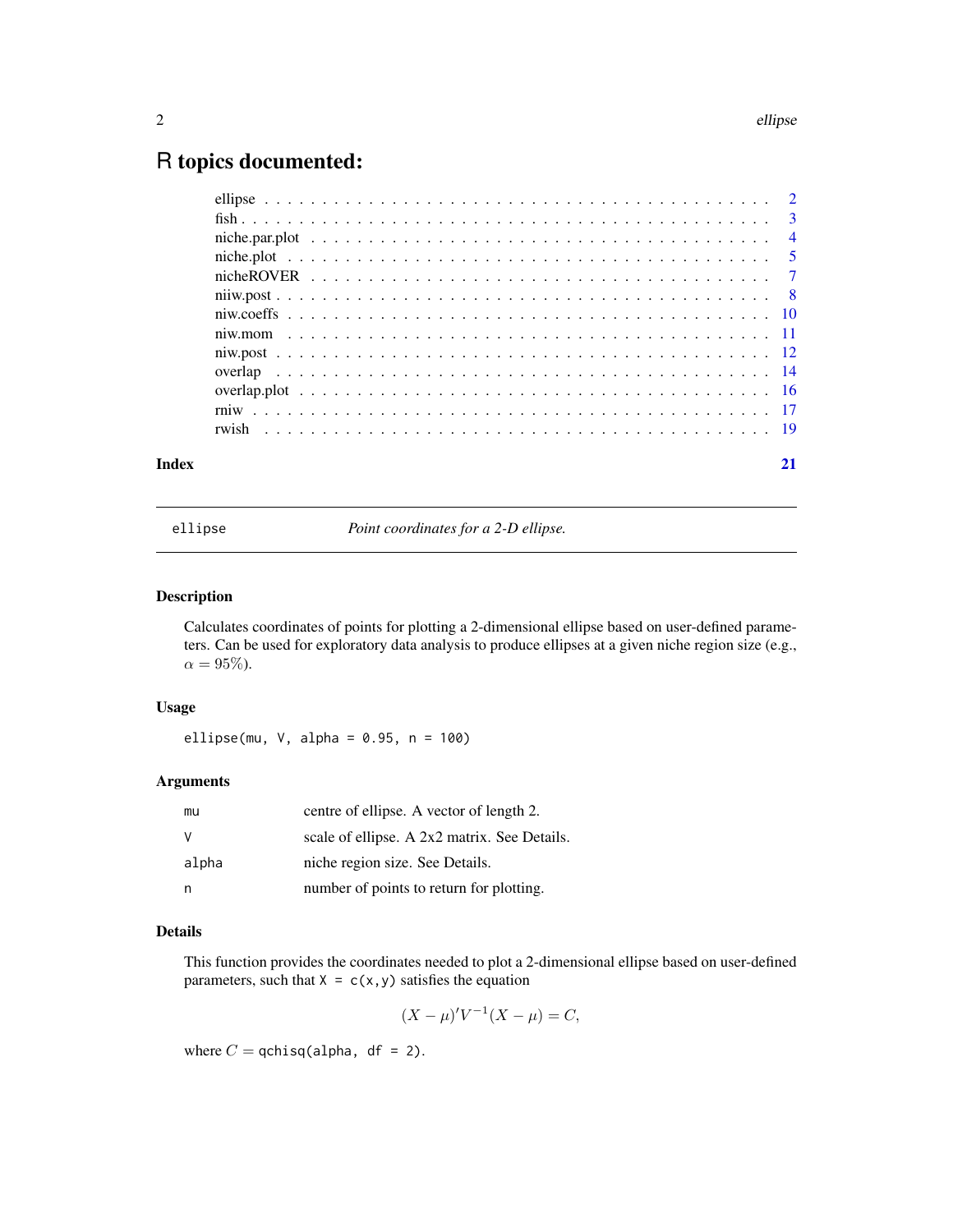<span id="page-2-0"></span> $fish$  3

#### Value

Returns a matrix of coordinates  $\text{cbind}(x, y)$  to plot a 2-dimensional ellipse.

#### See Also

[niche.plot](#page-4-1)

#### Examples

```
mu < - rnorm(2)V <- crossprod(matrix(rnorm(4), 2, 2))
ell.pts \leq ellipse(mu = mu, V = V, alpha = .9, n = 100)
plot(ell.pts, col = rainbow(110)[1:100], type = "o")points(mu[1], mu[2], pch = "+")
```
fish *Fish stable isotope dataset.*

#### Description

A dataset containing values for three stable isotopes measured in the muscle tissue of four species of arctic fish. For use in examples.

#### Format

A data frame with 278 rows (observations) and 4 columns (species, delta^15N, delta^13C, and delta^34S).

#### Details

This dataset contains delta<sup> $\triangle$ 15N, delta<sup> $\triangle$ 13C, and delta<sup> $\triangle$ 34S values for the following fish species:</sup></sup></sup>

- ARCS Arctic Cisco (*Coregonus autumnalis*), n = 69
- BDWF Broad Whitefish (*Coregonus nasus*), n = 71
- LKWF Lake Whitefish (*Coregonus clupeaformis*), n = 67
- LSCS Least Cisco (*Coregonus sardinella*), n = 70

Fish were collected between 2007 and 2008 from an estuarine area of the Beaufort Sea, North and West of the Mackenzie Delta at Phillips Bay, Yukon Territory, Canada (69.28 N, 138.49 W).

```
data(fish)
aggregate(fish[2:4], fish[1], mean)
```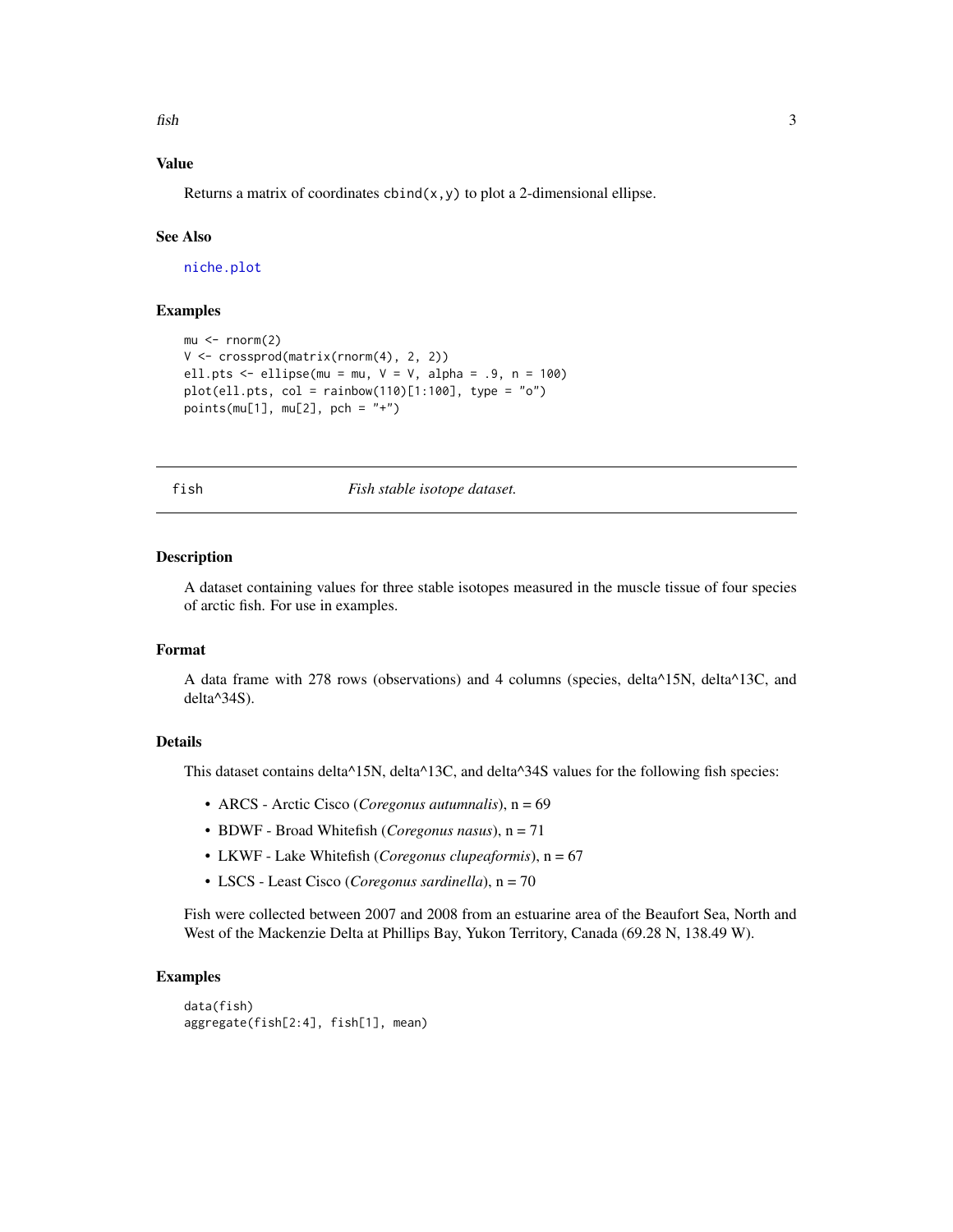<span id="page-3-0"></span>

#### Description

For one or more species, plots some or all of the niche parameters  $\mu$  and  $\Sigma$ .

#### Usage

```
niche.par.plot(niche.par, plot.mu = TRUE, plot.Sigma = TRUE, plot.index,
  col, ndens = 512, ylab)
```
#### Arguments

| niche.par  | list with n species = length (niche.par), each element of which is a list with<br>parameters mu and Sigma. See Details.                                                                |
|------------|----------------------------------------------------------------------------------------------------------------------------------------------------------------------------------------|
| plot.mu    | logical. If TRUE, plot the distribution of $\mu$ for each niche indicator (e.g., stable<br>isotope). See Details.                                                                      |
| plot.Sigma | logical. If TRUE, plot the distribution of $\Sigma$ for each niche indicator. See Details.                                                                                             |
| plot.index | either a scalar of a numeric vector of length 2. If $plot.index = i$ then plot the<br>distribution of $\mu_i$ . If plot. index = c(i, j) then plot the distribution of $\Sigma_{ij}$ . |
| col        | vector of colors in which to plot each species.                                                                                                                                        |
| ndens      | number of points at which to evaluate density estimates.                                                                                                                               |
| ylab       | optional label for y-axis. If missing, defaults to $p(\mu_i X)$ and $p(\Sigma_{ij} X)$ .                                                                                               |

#### Details

niche.par is a list, each element of which is a distribution of niche parameters. That is, names (niche.par[[1]]) = c("mu" and if niso is the number of niche indicators (e.g., stable isotopes), then dim(niche.par[[1]]\$mu) = c(nsamples, niso) and dim(niche.par[[1]]\$Sigma) = c(niso, niso, nsamples).

#### Value

Returns a plot of the distribution of some or all niche parameters.

#### See Also

[niw.post](#page-11-1), [niiw.post](#page-7-1) for niche parameter output, density in the R base package for density estimation from sample data.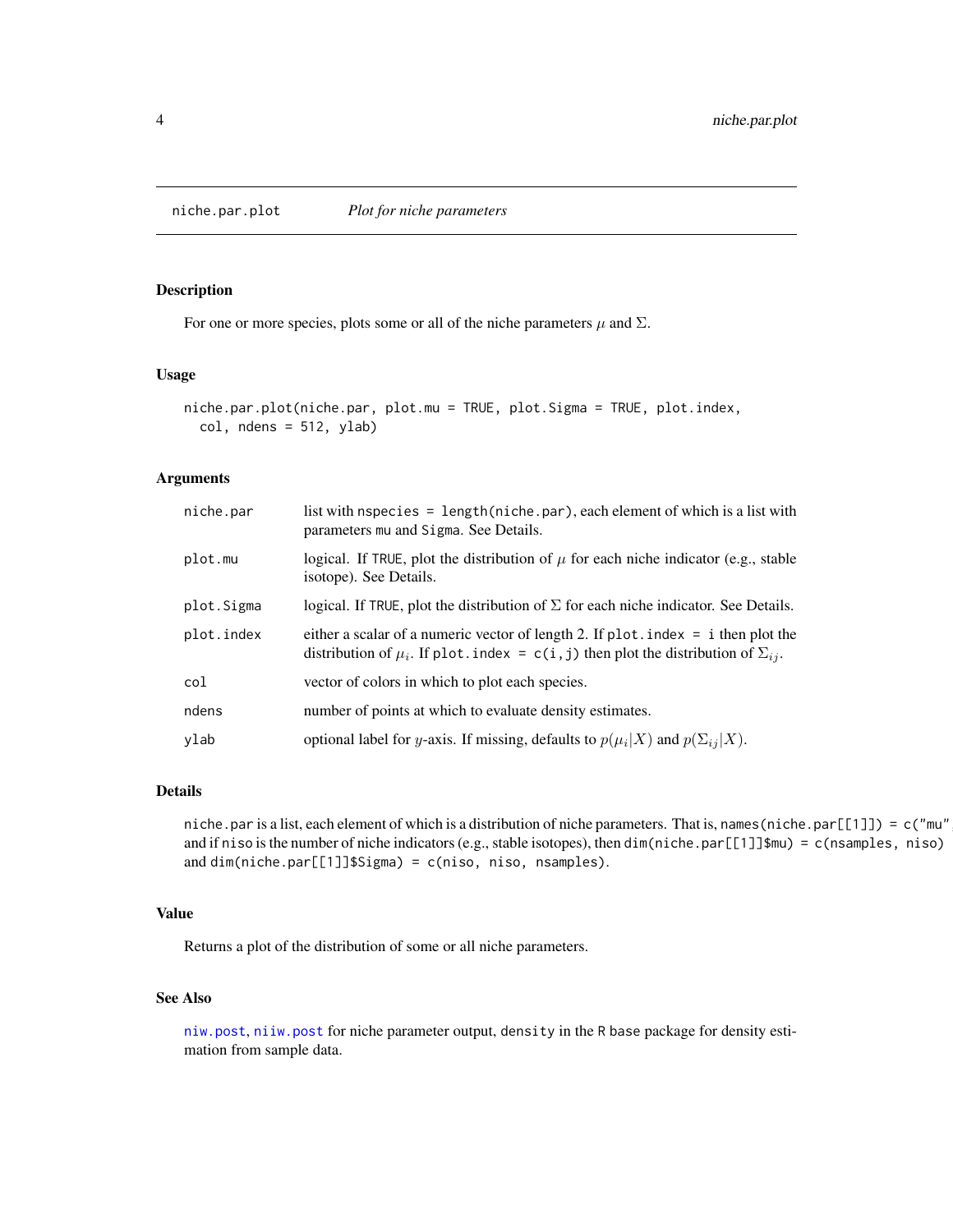#### <span id="page-4-0"></span>niche.plot 5

#### Examples

```
# fish data
data(fish)
# generate parameter draws from the "default" posteriors of each fish
nsamples <- 1e3
system.time({
 fish.par <- tapply(1:nrow(fish), fish$species,
                    function(ii) niw.post(nsamples = nsamples, X = fish[ii, 2:4]))
})
# various parameter plots
clrs <- c("black", "red", "blue", "orange") # colors for each species
# mu1, mu2, and Sigma12
par(max = c(4, 4, .5, .1)+.1, mfrom = c(1,3))niche.par.plot(fish.par, col = clrs, plot.index = 1)niche.par.plot(fish.par, col = clrs, plot.index = 2)
niche.par.plot(fish.par, col = clrs, plot.index = 1:2)
legend("topright", legend = names(fish.par), fill = clrs)
# all mu
niche.par.plot(fish.par, col = clrs, plot.mu = TRUE, plot.Sigma = FALSE)
legend("topright", legend = names(fish.par), fill = clrs)
# all mu and Sigma
par(max = c(4.2, 4.2, 2, 1)+.1)niche.par.plot(fish.par, col = clrs, plot.mu = TRUE, plot.Sigma = TRUE)
legend("topright", legend = names(fish.par), fill = clrs)
```
<span id="page-4-1"></span>niche.plot *Plot for 2-d projection of niche regions*

#### **Description**

For one or more species, creates a series of plots: i) the raw niche indicators (e.g., stable isotope) data, ii) their density estimates, and iii) 2-dimensional projections of probabilistic niche regions based on n-dimensionsional data.

#### Usage

```
niche.plot(niche.par, niche.data, alpha = 0.95, species.names, iso.names, col,
  ndens = 512, pfrac = 0, xlab)
```
#### Arguments

niche.par a list of length nspecies, each element of which in turn is a list with elements mu and Sigma. Each of these will correspond to an ellipse being drawn for that species in the corresponding 2-d plane. See Example.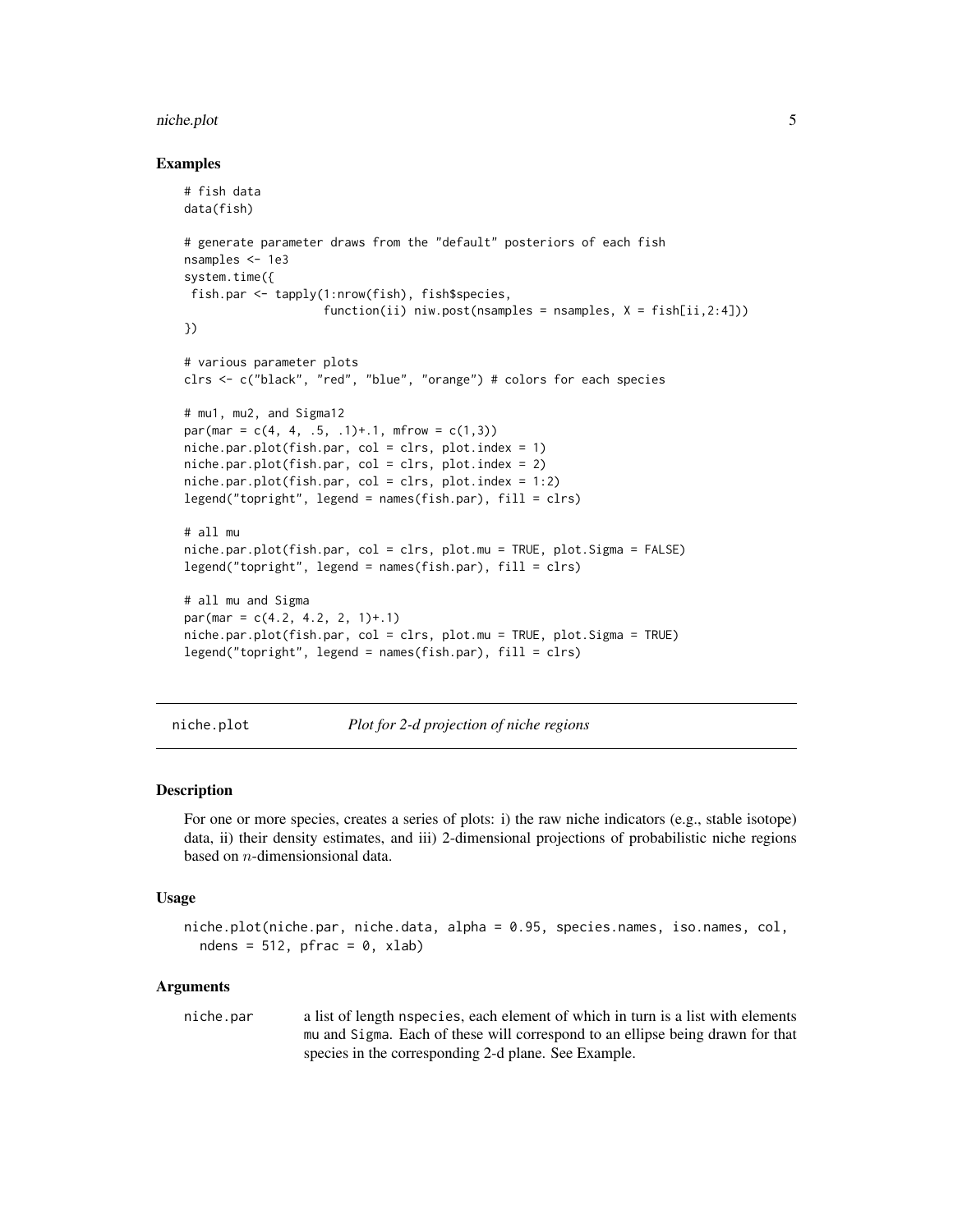<span id="page-5-0"></span>

| niche.data    | a list of length nspecies, each element of which is a matrix with observations<br>along the rows and niche indicators (e.g., stable isotopes) along the columns. |
|---------------|------------------------------------------------------------------------------------------------------------------------------------------------------------------|
| alpha         | size of the niche region to plot. Defaults to 0.95.                                                                                                              |
| species.names | names of the species. Defaults to names (niche.par).                                                                                                             |
| iso.names     | names of the niche indicators (or isotopes) to plot. Defaults to colnames (niche.par).                                                                           |
| col           | vector of colours in which each species will be drawn.                                                                                                           |
| ndens         | number of points at which to evaluate kernel density estimates.                                                                                                  |
| pfrac         | fraction of the plot on which to display 1-dimensional raw niche indicator data.<br>pfrac = $\theta$ means don't display the raw data in 1-d.                    |
| xlab          | title of plot, located on the bottom. Defaults to no title.                                                                                                      |

#### Details

A set of plots is created for each pairwise combination of niche indicators. Below the diagonal are scatterplots for each species, above the diagonal are ellipses corresponding to 2-d projections of the probabilistic niche regions. The diagonal displays density estimates for each indicator, and optionally the raw 1-d data. See Swanson et al. (2014) for detailed description of the probabilistic niche region.

#### Value

Returns a series of plots displaying niche indicator data and their probabilistic niche projections.

#### References

Heidi K. Swanson, Martin Lysy, Ashley D. Stasko, Michael Power, Jim D. Johnson, and James D. Reist (2014). "What Would Hutchinson Think? A Probabilistic Quantification of Multidimensional Ecological Niches and Niche Overlap". *Ecology: Statistical Reports* (accepted).

#### See Also

[overlap.plot](#page-15-1), [niw.post](#page-11-1), [niiw.post](#page-7-1).

#### Examples

data(fish) # 4 fish, 3 isotopes

```
# generate 10 parameter draws from the posteriors of each fish with default prior
nsamples <- 10
fish.par <- tapply(1:nrow(fish), fish$species,
```

```
function(ii) niw.post(nsamples = nsamples, X = fish[ii,2:4]))
```

```
# format data for plotting function
fish.data <- tapply(1:nrow(fish), fish$species, function(ii) X = fish[ii,2:4])
clrs <- c("black", "red", "blue", "orange") # colors for each species
niche.plot(niche.par = fish.par, niche.data = fish.data, pfrac = .1,
          iso.names = expression(delta^{15}*N, delta^{13}*C, delta^{34}*S),
         col = clrs, xlab = expression("Isotope Ratio (\u2030)"))
```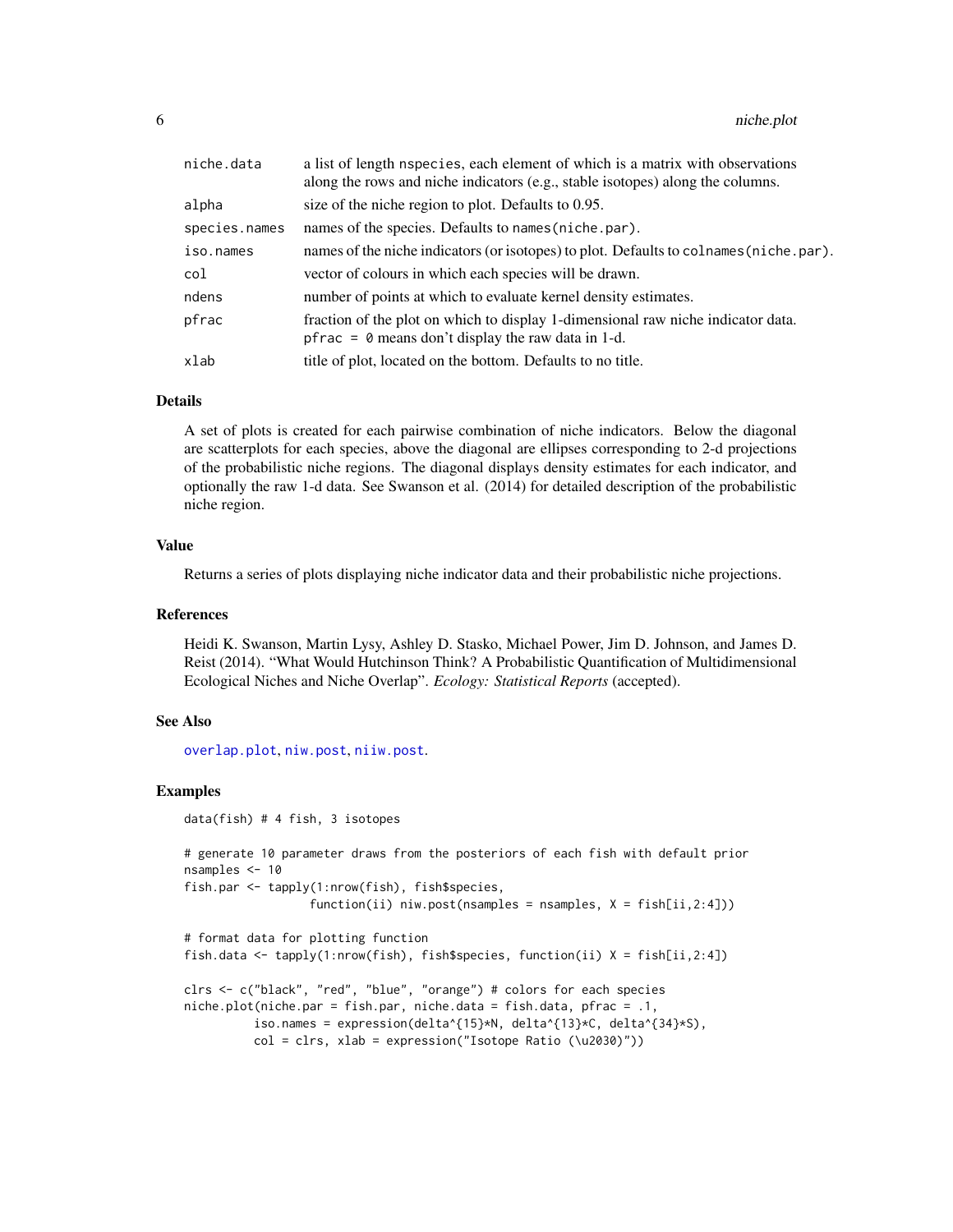<span id="page-6-0"></span>nicheROVER *(Niche) (R)egion and Niche (Over)lap Metrics for Multidimensional Ecological Niches.*

#### **Description**

This package uses a probabilistic method to calculate niche regions and pairwise niche overlap using multidimensional niche indicator data (e.g., stable isotopes, environmental variables, etc.). The niche region is defined as the joint probability density function of the multidimensional niche indicators at a user-defined probability alpha (e.g., 95%). Uncertainty is accounted for in a Bayesian framework, and the method can be extended to three or more indicator dimensions. It provides directional estimates of niche overlap, accounts for species-specific distributions in multivariate niche space, and produces unique and consistent bivariate projections of the multivariate niche region. See Swanson et al. (2014) for a detailed description and worked example below using fish stable isotope data.

#### References

Heidi K. Swanson, Martin Lysy, Ashley D. Stasko, Michael Power, Jim D. Johnson, and James D. Reist (2014). "What Would Hutchinson Think? A Probabilistic Quantification of Multidimensional Ecological Niches and Niche Overlap". *Ecology: Statistical Reports* (accepted).

```
# analysis for fish data
data(fish) # 4 fish, 3 isotopes
aggregate(fish[2:4], fish[1], mean) # isotope means per fish
# random draws from posterior distribution with default prior
nsamples <- 500
fish.par <- tapply(1:nrow(fish), fish$species,
                  function(ii) niw.post(nsamples = nsamples, X = fish[ii,2:4]))
# display p(mu | X) and p(Sigma | X) for each fish
clrs <- c("black", "red", "blue", "orange") # colors for each species
par(max = c(4.2, 4.2, 2, 1)+.1)niche.par.plot(fish.par, col = clrs)
legend(x = "topright", legend = names(fish.par), fill = clrs)# 2-d projections of 10 niche regions
nsamples <- 10
fish.par <- tapply(1:nrow(fish), fish$species,
                  function(ii) niw.post(nsamples = nsamples, X = fish[ii,2:4]))
# format data for plotting function
fish.data <- tapply(1:nrow(fish), fish$species, function(ii) X = fish[ii,2:4])
niche.plot(niche.par = fish.par, niche.data = fish.data, pfrac = .05,
```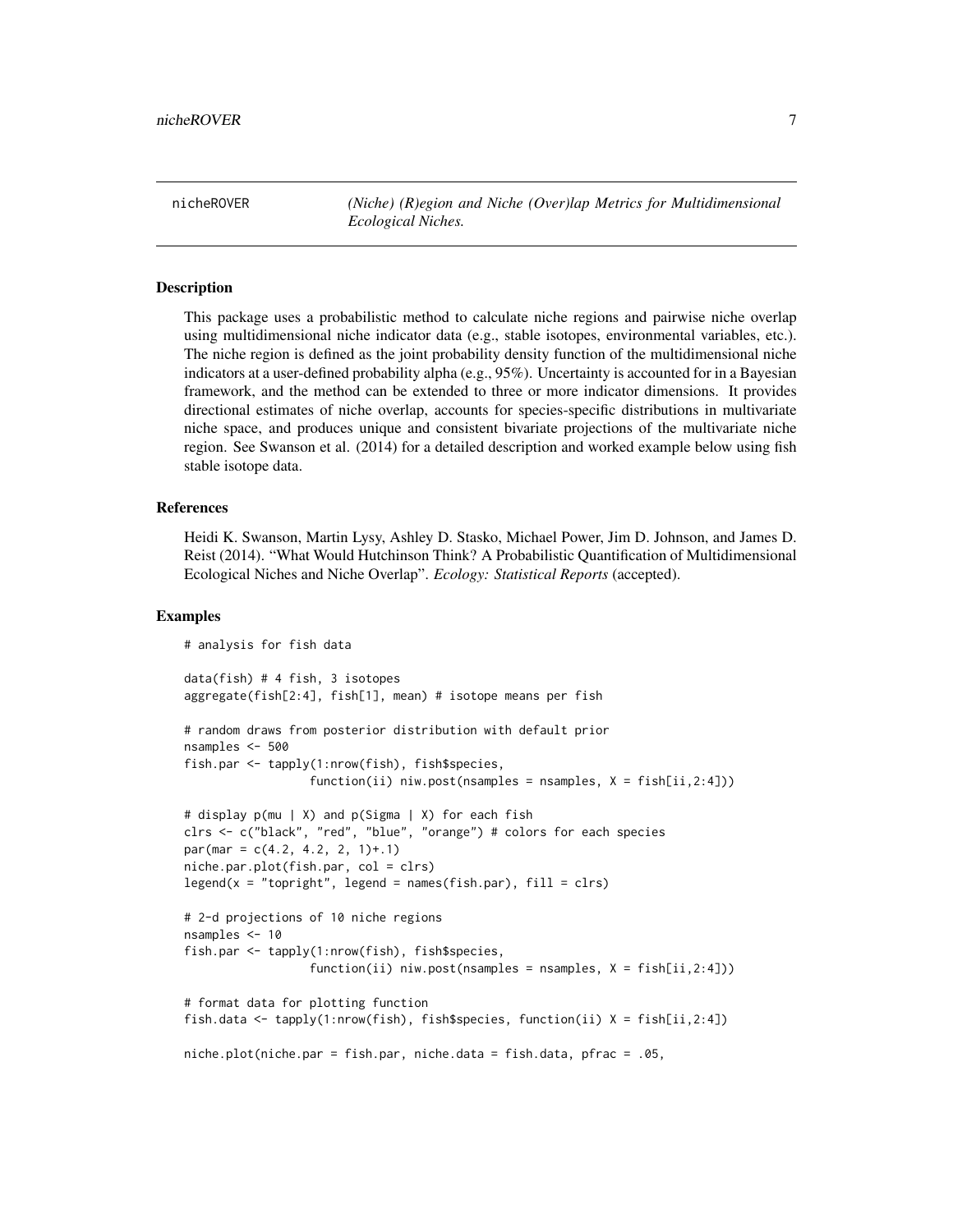```
iso.names = expression(delta^{15}*N, delta^{13}*C, delta^{34}*S),
         col = clrs, xlab = expression("Isotope Ratio (\u2030)"))
# niche overlap plots for 95% niche region sizes
# overlap calculation. use nsamples = nprob = 1e4 for higher accuracy.
nsamples <- 500
over.stat <- overlap(fish.par, nreps = nsamples, nprob = nsamples, alpha = .95)
# overlap plot
overlap.plot(over.stat, col = clrs, mean.cred.col = "turquoise", equal.axis = TRUE,
           xlab = "Overlap Probability (%) -- Niche Region Size: 95%")
```
<span id="page-7-1"></span>

| niiw.post |  |  |  |  |
|-----------|--|--|--|--|
|           |  |  |  |  |
|           |  |  |  |  |

Random draws from the posterior distribution with Normal-*Independent-Inverse-Wishart (NIIW) prior.*

#### Description

Given iid d-dimensional niche indicators  $X = (X_1, \ldots, X_N)$  with  $X_i \sim N(\mu, \Sigma)$ , this function generates random draws from  $p(\mu, \Sigma | X)$  for the Normal-Independent-Inverse-Wishart (NIIW) prior.

#### Usage

niiw.post(nsamples, X, lambda, Omega, Psi, nu, mu0 = lambda, burn)

#### Arguments

| nsamples | the number of posterior draws.                                                                                                                                                                             |
|----------|------------------------------------------------------------------------------------------------------------------------------------------------------------------------------------------------------------|
| X        | a data matrix with observations along the rows.                                                                                                                                                            |
| lambda   | mean of mu. See Details.                                                                                                                                                                                   |
| Omega    | variance of mu. Defaults to $Omega = 0$ . See Details.                                                                                                                                                     |
| Psi      | scale matrix of Sigma. Defaults to $\text{Psi} = \emptyset$ . See Details.                                                                                                                                 |
| nu       | degrees of freedom of Sigma. Defaults to $nu = ncol(X)+1$ . See Details.                                                                                                                                   |
| mu0      | initial value of mu to start the Gibbs sampler. See Details.                                                                                                                                               |
| burn     | burn-in for the MCMC sampling algorithm. Either an integer giving the number<br>of initial samples to discard, or a fraction with $\theta \leq$ burn $\leq$ 1. Defaults to<br>$burn = floor(nsamples/10).$ |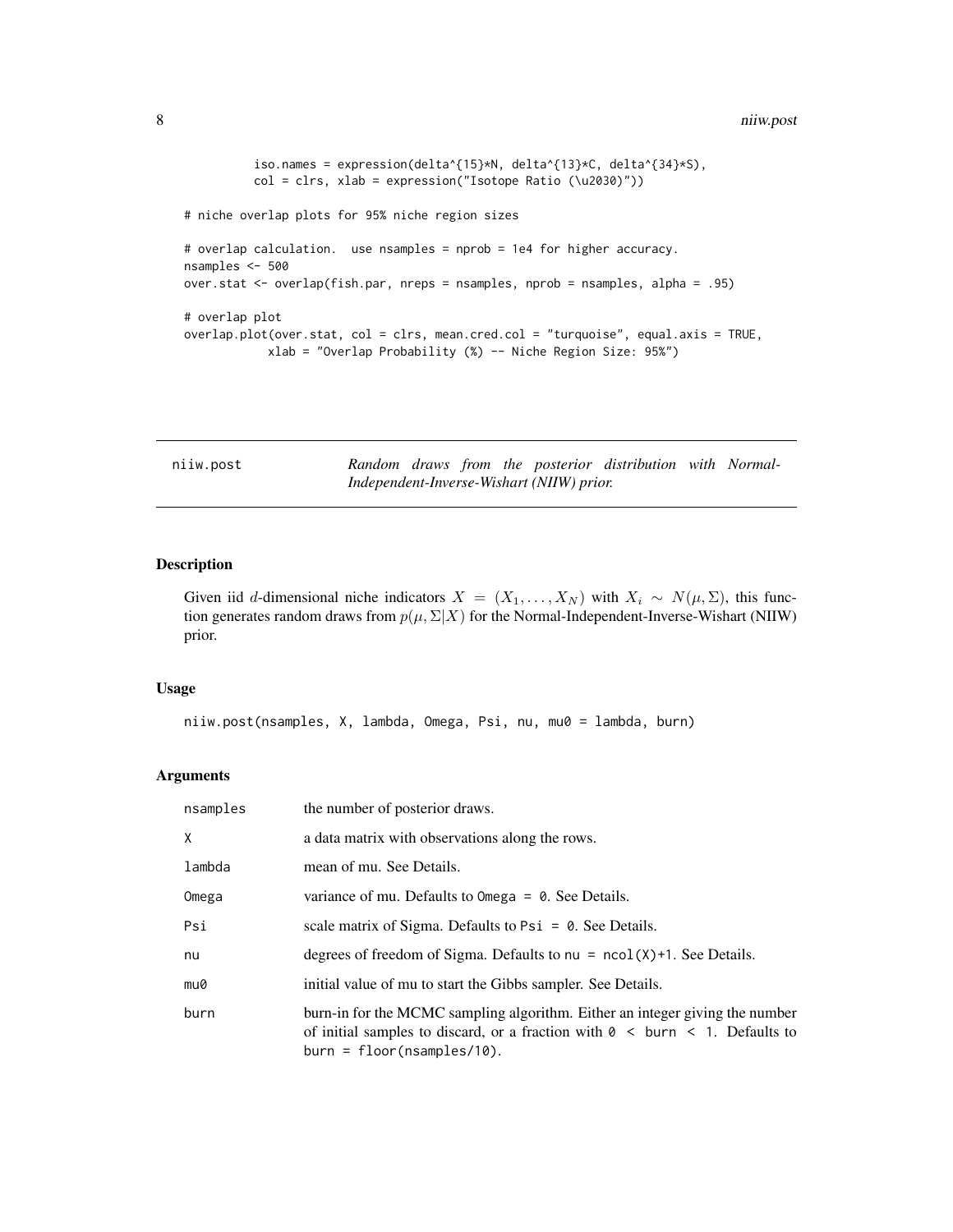<span id="page-8-0"></span>niiw.post 9

#### Details

The NIIW distribution  $p(\mu, \Sigma | \lambda, \kappa, \Psi, \nu)$  is defined as

$$
\Sigma \sim W^{-1}(\Psi, \nu), \quad \mu | \Sigma \sim N(\lambda, \Omega).
$$

The default value Omega = 0 uses the Lebesque prior on  $\mu$ :  $p(\mu) \propto 1$ . In this case the NIW and NIIW priors produce identical resuls, but niw. post is faster. The default value  $\text{Psi} = \emptyset$  uses the scale-invariant prior on  $\Sigma: p(\Sigma) \propto |\Sigma|^{-(\nu+d+1)/2}$ . The default value nu = ncol(X)+1 for Omega = 0 and Psi = 0 makes  $E[\mu|X] = \text{colMeans}(X)$  and  $E[\Sigma|X] = \text{var}(X)$ . Random draws are obtained by a Markov chain Monte Carlo (MCMC) algorithm; specifically, a Gibbs sampler alternates between draws from  $p(\mu|\Sigma, X)$  and  $p(\Sigma|\mu, X)$ , which are Normal and Inverse-Wishart distributions respectively.

#### Value

Returns a list with elements mu and Sigma of sizes c(nsamples, length(lambda)) and c(dim(Psi), nsamples).

#### See Also

[niw.post](#page-11-1), [rwish](#page-18-1).

```
# simulate data
d \leq -4mu0 \leftarrow rnorm(d)Sigma0 <- matrix(rnorm(d^2), d, d)
Sigma0 <- Sigma0 %*% t(Sigma0)
N < - 100X \leq -rmvnorm(N, mean = mu0, sigma = Sigma0)
# prior parameters
# flat prior on mu
lambda < -0Omega <- 0
# informative prior on Sigma
Psi <- crossprod(matrix(rnorm(d^2), d, d))
nu <-5# sample from NIIW posterior
nsamples <- 2e3
system.time({
siiw <- niiw.post(nsamples, X, lambda, Omega, Psi, nu, burn = 100)
})
# sample from NIW posterior
kappa <- 0
system.time({
siw <- niw.post(nsamples, X, lambda, kappa, Psi, nu)
})
```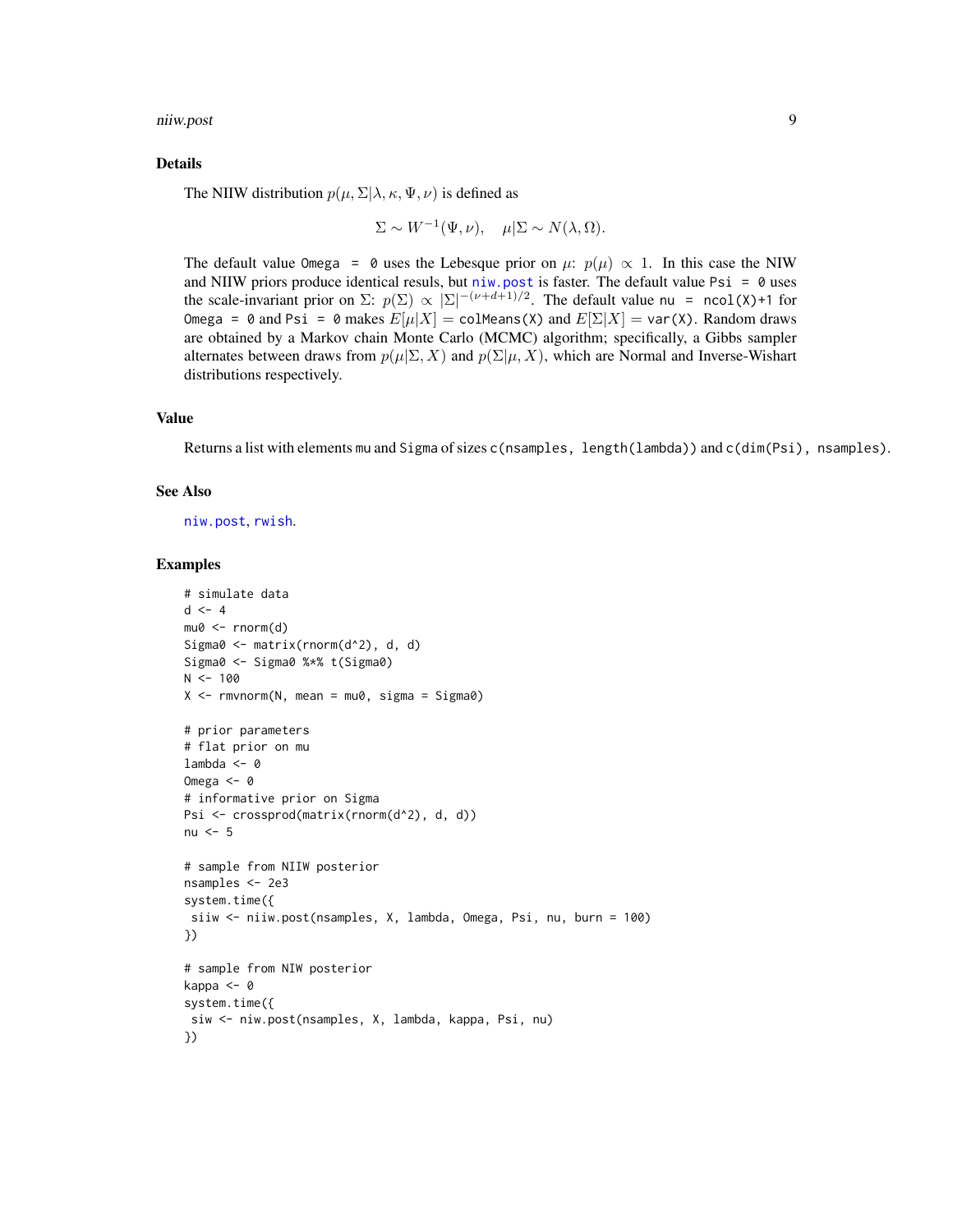```
# check that posteriors are the same
# p(mu | X)
clrs <- c("black", "red")
par(max = c(4.2, 4.2, 2, 1)+.1)niche.par.plot(list(siiw, siw), col = clrs, plot.mu = TRUE, plot.Sigma = FALSE)
legend(x = "topright", legend = c("NIIW Prior", "NIW Prior"), fill = clrs)# p(Sigma | X)
par(max = c(4.2, 4.2, 2, 1)+.1)niche.par.plot(list(siiw, siw), col = clrs, plot.mu = FALSE, plot.Sigma = TRUE)
legend(x = "topright", legend = c("NIIW Prior", "NIW Prior"), fill = clrs)
```
<span id="page-9-1"></span>

| niw.coeffs | Posterior coefficients of the Normal-Inverse-Wishart distribution with |
|------------|------------------------------------------------------------------------|
|            | <i>its conjugate prior.</i>                                            |

#### Description

Given iid d-dimensional niche indicators  $X = (X_1, \ldots, X_N)$  with  $X_i \sim N(\mu, \Sigma)$ , this function calculates the coefficients of the Normal-Inverse-Wishart (NIW) posterior  $p(\mu, \Sigma | X)$  for a conjugate NIW prior. Together with [niw.mom](#page-10-1), this can be used to rapidly compute the point estimates  $E[\mu|X]$  and  $E[\Sigma|X]$ .

#### Usage

```
niw.coeffs(X, lambda, kappa, Psi, nu)
```
#### Arguments

| X      | a data matrix with observations along the rows.                   |
|--------|-------------------------------------------------------------------|
| lambda | location parameter. See Details.                                  |
| kappa  | scale parameter. Defaults to kappa $= 0$ . See Details.           |
| Psi    | scale matrix. Defaults to $\text{Psi} = \emptyset$ . See Details. |
| nu     | degrees of freedom. Defaults to $nu = ncol(X)+1$ . See Details.   |

#### Details

The NIW distribution  $p(\mu, \Sigma | \lambda, \kappa, \Psi, \nu)$  is defined as

$$
\Sigma \sim W^{-1}(\Psi, \nu), \quad \mu | \Sigma \sim N(\lambda, \Sigma/\kappa).
$$

The default value kappa = 0 uses the Lebesque prior on  $\mu$ :  $p(\mu) \propto 1$ . The default value Psi = 0 uses the scale-invariant prior on  $\Sigma: p(\Sigma) \propto |\Sigma|^{-(\nu+d+1)/2}$ . The default value nu = ncol(X)+1 for kappa = 0 and Psi = 0 makes  $E[\mu|X]$  = colMeans(X) and  $E[\Sigma|X]$  = var(X).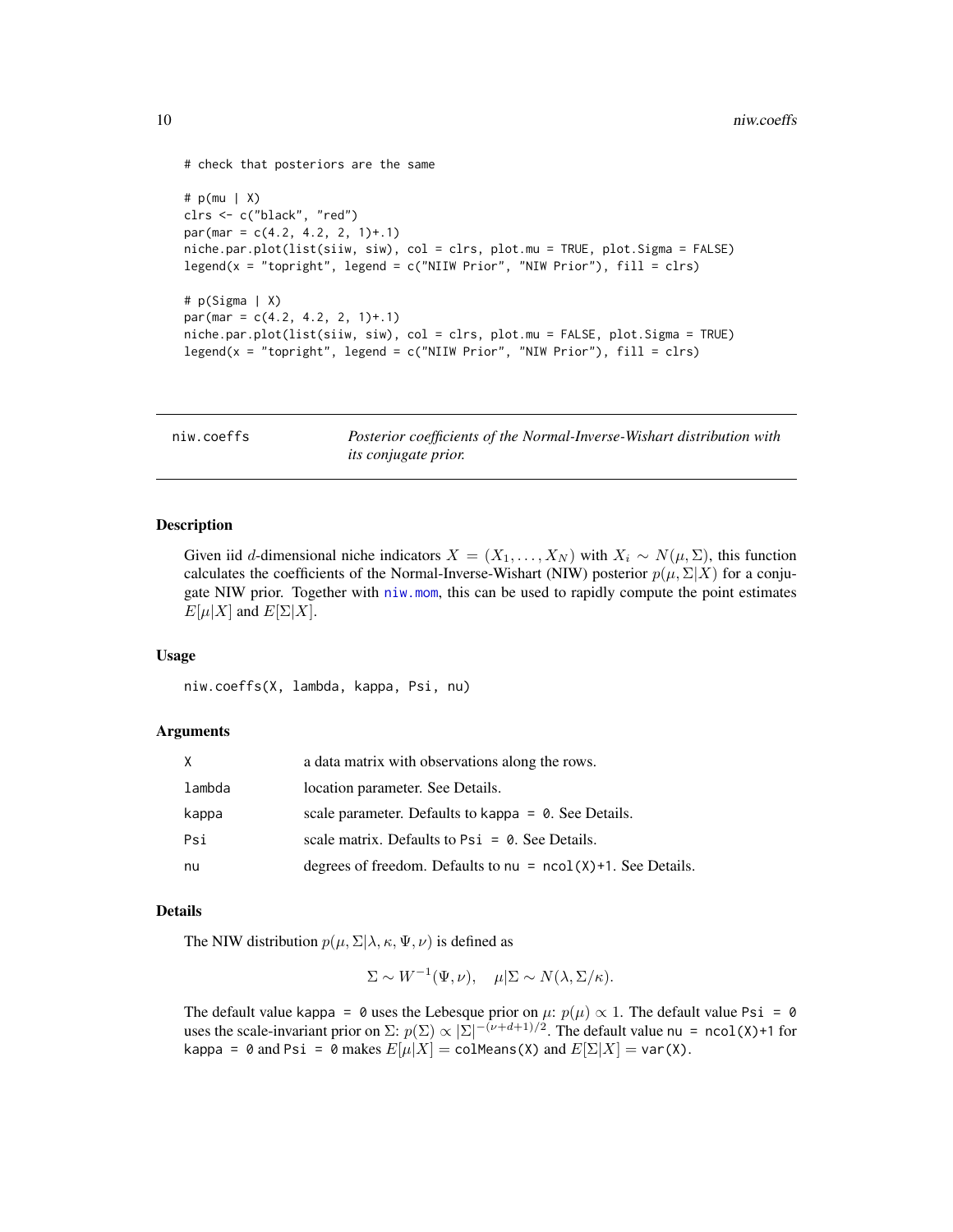#### <span id="page-10-0"></span>niw.mom 11

#### Value

Returns a list with elements lambda, kappa, Psi, nu corresponding to the coefficients of the NIW posterior distribution  $p(\mu, \Sigma | X)$ .

#### See Also

[rniw](#page-16-1), [niw.mom](#page-10-1), [niw.post](#page-11-1).

#### Examples

```
# NIW prior coefficients
d \le -3lambda <- rnorm(d)
kappa <- 5
Psi <- crossprod(matrix(rnorm(d^2), d, d))
nu <- 10
# data
data(fish)
X \leftarrow \text{fish[fish$species == "ARCS", 2:4]}# NIW posterior coefficients
post.coef <- niw.coeffs(X, lambda, kappa, Psi, nu)
# compare
mu.mean <- niw.mom(post.coef$lambda, post.coef$kappa, post.coef$Psi, post.coef$nu)$mu$mean
mu.est <- rbind(prior = niw.mom(lambda, kappa, Psi, nu)$mu$mean,
               data = colMeans(X),
               post = mu.mean)
round(mu.est, 2)
```
niw.mom *Mean and variance of the Normal-Inverse-Wishart distribution.*

#### Description

This function computes the mean and variance of the Normal-Inverse-Wishart (NIW) distribution. Can be used to very quickly compute Bayesian point estimates for the conjugate NIW prior.

#### Usage

niw.mom(lambda, kappa, Psi, nu)

#### Arguments

| lambda | location parameter. See Details. |
|--------|----------------------------------|
| kappa  | scale parameter. See Details.    |
| Psi    | scale matrix. See Details        |
| nu     | degrees of freedom. See Details. |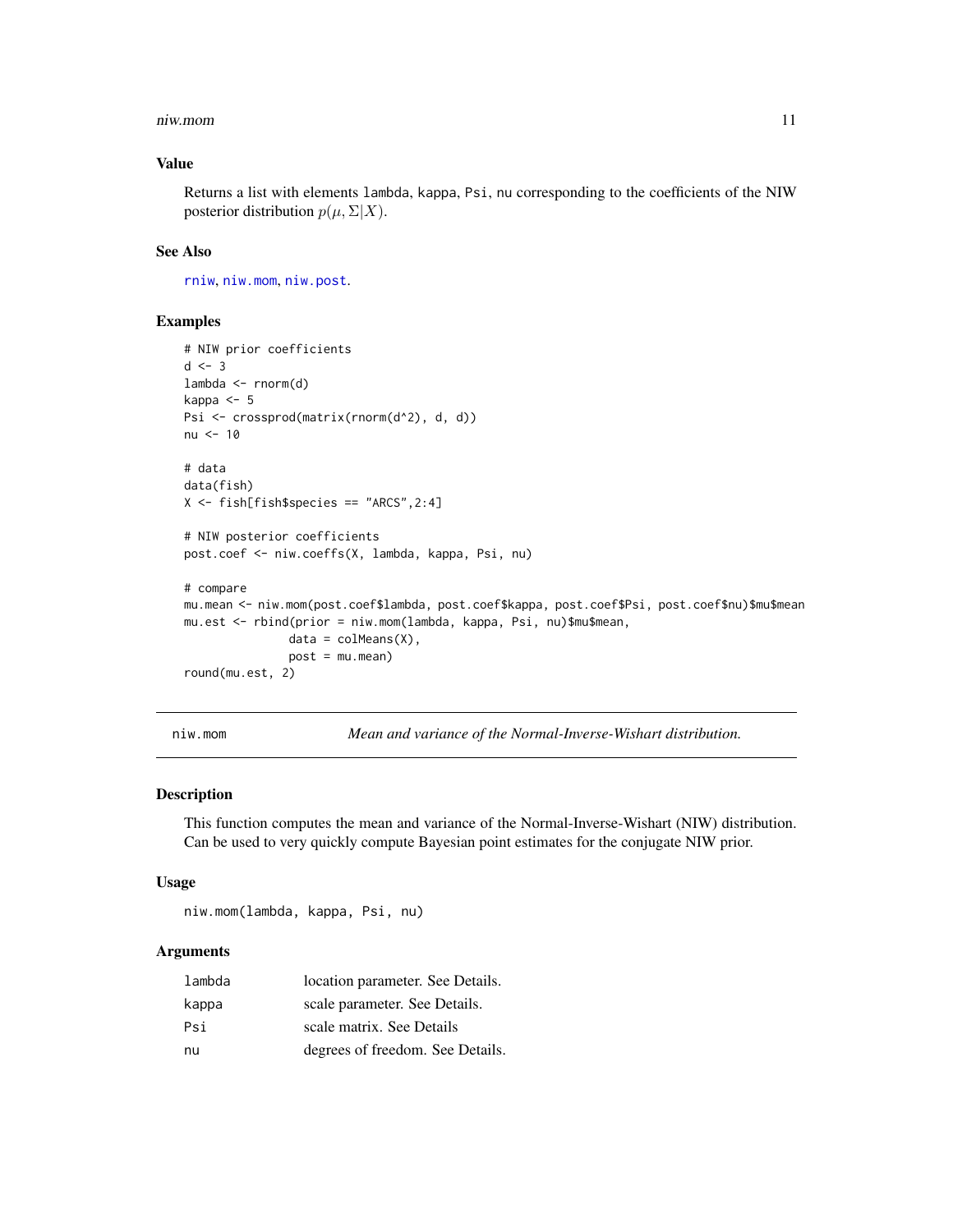<span id="page-11-0"></span>12 niw.post

#### Details

The NIW distribution  $p(\mu, \Sigma | \lambda, \kappa, \Psi, \nu)$  is defined as

$$
\Sigma \sim W^{-1}(\Psi, \nu), \quad \mu | \Sigma \sim N(\lambda, \Sigma/\kappa).
$$

Note that  $cov(\mu, \Sigma) = 0$ .

#### Value

Returns a list with elements mu and Sigma, each containing lists with elements mean and var. For mu these elements are of size length(lambda) and c(length(lambda),length(lambda)). For Sigma they are of size dim(Psi) and c(dim(Psi), dim(Psi)), such that  $cov(\Sigma_{ij}, \Sigma_{kl}) =$ Sigma\$var[i,j,k,l].

#### See Also

[rniw](#page-16-1), [niw.coeffs](#page-9-1), [niw.post](#page-11-1).

#### Examples

```
# NIW parameters
d <- 3 # number of dimensions
lambda <- rnorm(d)
kappa <- 2
Psi <- crossprod(matrix(rnorm(d^2), d, d))
nu <- 10
# simulate data
niw.sim <- rniw(n = 1e4, lambda, kappa, Psi, nu)
# check moments
niw.mV <- niw.mom(lambda, kappa, Psi, nu)
# mean of mu
ii \leq 1c(true = ni w.mV$mu$mean[ii], sim = mean(niw.sim$mu[,ii]))
# variance of Sigma
II \leftarrow c(1,2)JJ \leftarrow c(2,3)c(true = niw.mV$var[II[1],II[2],JJ[1],JJ[2]],
 sim = cov(niw.sim$Sigma[II[1],II[2],], niw.sim$Sigma[JJ[1],JJ[2],]))
```
<span id="page-11-1"></span>niw.post *Random draws from the posterior distribution with Normal-Inverse-Wishart (NIW) prior.*

#### Description

Given iid d-dimensional niche indicators  $X = (X_1, \ldots, X_N)$  with  $X_i \sim N(\mu, \Sigma)$ , this function generates random draws from  $p(\mu, \Sigma | X)$  for the Normal-Inverse-Wishart (NIW) prior.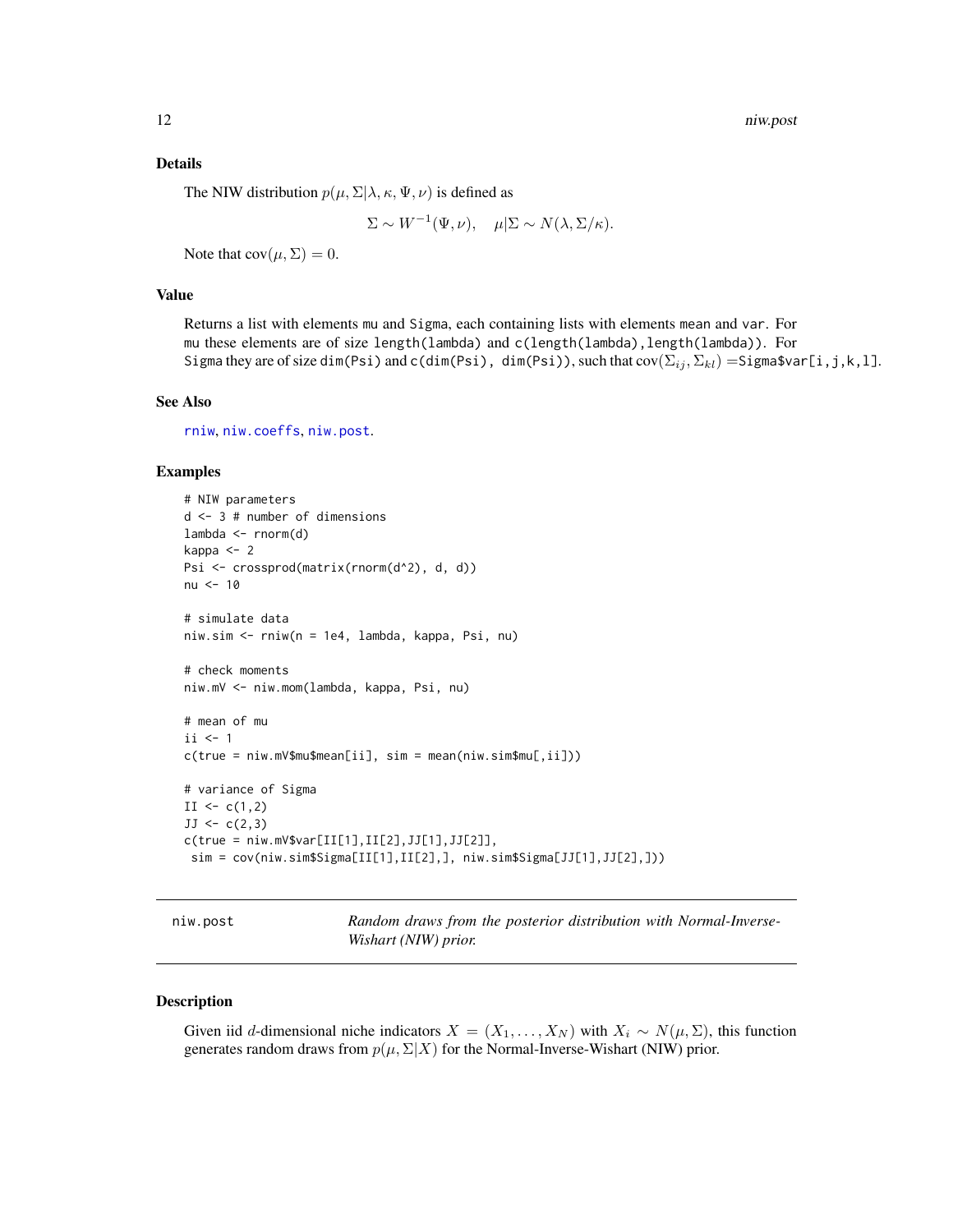#### <span id="page-12-0"></span>niw.post 13

#### Usage

niw.post(nsamples, X, lambda, kappa, Psi, nu)

#### Arguments

| nsamples | the number of posterior draws.                                    |
|----------|-------------------------------------------------------------------|
| X        | a data matrix with observations along the rows.                   |
| lambda   | location parameter. See Details.                                  |
| kappa    | scale parameter. Defaults to kappa $= 0$ . See Details.           |
| Psi      | scale matrix. Defaults to $\text{Psi} = \emptyset$ . See Details. |
| nu       | degrees of freedom. Defaults to $nu = ncol(X)+1$ . See Details.   |

#### Details

The NIW distribution  $p(\mu, \Sigma | \lambda, \kappa, \Psi, \nu)$  is defined as

$$
\Sigma \sim W^{-1}(\Psi, \nu), \quad \mu | \Sigma \sim N(\lambda, \Sigma/\kappa).
$$

The default value kappa = 0 uses the Lebesque prior on  $\mu$ :  $p(\mu) \propto 1$ . The default value Psi = 0 uses the scale-invariant prior on  $\Sigma: p(\Sigma) \propto |\Sigma|^{-(\nu+d+1)/2}$ . The default value nu = ncol(X)+1 for kappa = 0 and Psi = 0 makes  $E[\mu|X]$  = colMeans(X) and  $E[\Sigma|X]$  = var(X).

#### Value

Returns a list with elements mu and Sigma of sizes c(nsamples, length(lambda)) and c(dim(Psi), nsamples).

#### See Also

[rniw](#page-16-1), [niiw.post](#page-7-1).

#### Examples

# compare the default non-informative prior to an arbitrary informative prior # for simulated data

```
# simulate data
d \leq -4mu0 <- rnorm(d)
Sigma0 <- matrix(rnorm(d^2), d, d)
Sigma0 <- Sigma0 %*% t(Sigma0)
N < -1e2X \leq -rmvnorm(N, mean = mu0, sigma = Sigma0)
# informative prior parameters
lambda <- rnorm(d)
kappa <- 20
Psi <- crossprod(matrix(rnorm(d^2), d, d))
nu <-5
```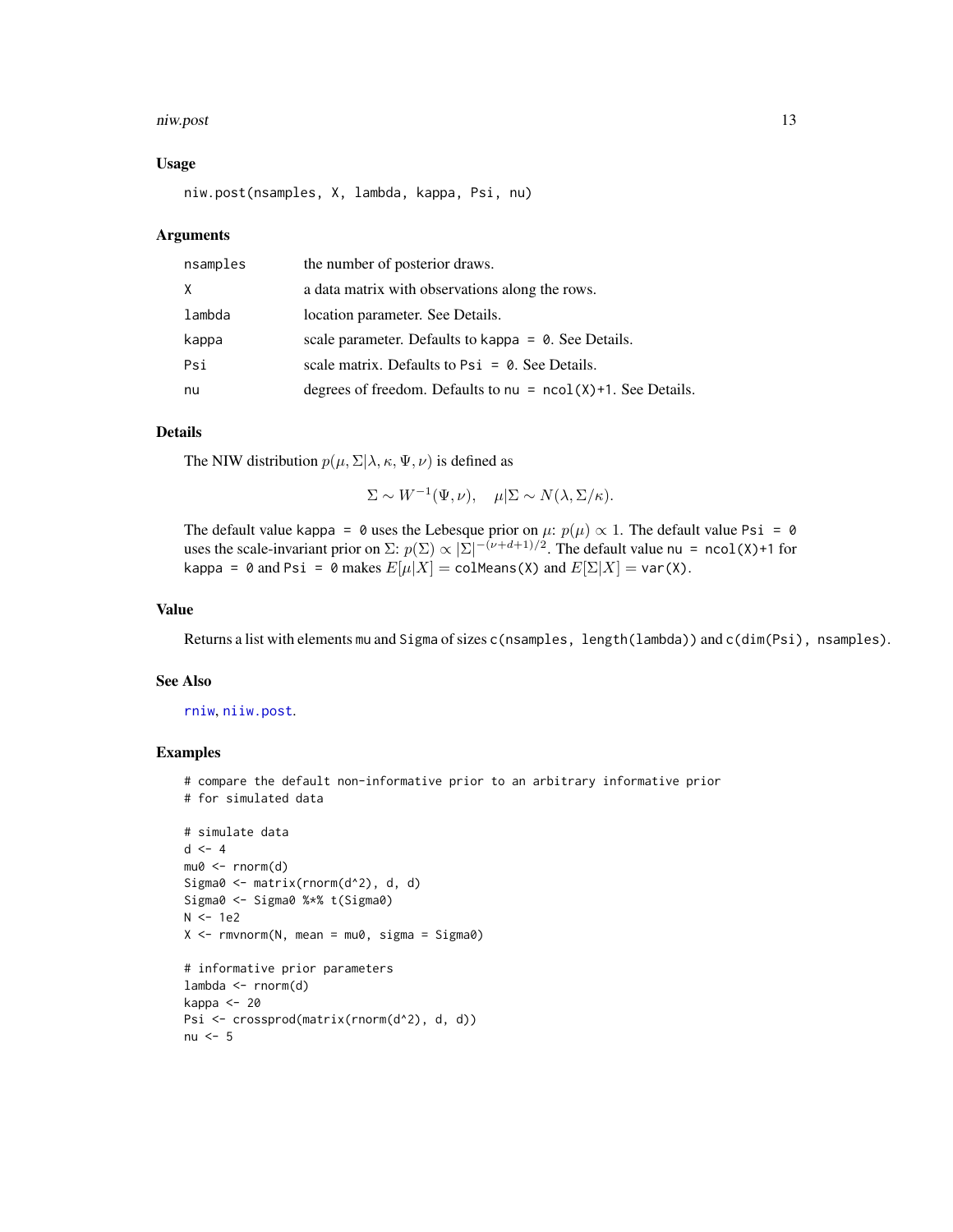#### <span id="page-13-0"></span>14 overlap

```
# iid draws from informative prior pi(mu, Sigma)
nsamples <- 2e3
siw0 <- rniw(nsamples, lambda, kappa, Psi, nu)
# iid draws from posterior p(mu, Sigma | X) with informative prior
siw1 <- niw.post(nsamples, X, lambda, kappa, Psi, nu)
# iid draws from posterior p(mu, Sigma | X) with default noninformative prior
siw2 <- niw.post(nsamples, X)
# compare
# prior and posterior densities of mu
clrs <- c("orange", "red", "blue", "black")
ii \leq 1par(mar = c(4.2, 4.2, 2, 1)+.1)
niche.par.plot(list(siw0, siw1, siw2), col = clrs[1:3],
              plot.index = ii, ylab = "Density")
abline(v = mu0[i], col = clrs[4]) # true value of mu
legend(x = "topright",legend = c(parse(text = paste@("pi(mu[", ii, "l))"),parse(text = paste0("p(mu[", ii, "J*\\" | \^"\;*X)*\\", Informative Prior\"")),
             parse(text = paste0("p(mu[", ii, "J*\\" | \'*.x) *\\", Noninformative Prior\"")),
                 parse(text = paste0("\"True value of \"*mu[", ii, "]"))),
      fill = clrs)# prior and posterior densities of Sigma
ii \leq 1jj \leftarrow 2
par(max = c(4.2, 4.2, 2, 1)+.1)niche.par.plot(list(siw0, siw1, siw2), col = clrs[1:3],
              plot.index = c(ii,jj), ylab = "Density")
abline(v = Signa0[ii,jj], col = clrs[4])legent(x = "topright",legend = c(parse(text = paste0("pi(Sigma[", ii, "*", jj, "])")),
                 parse(text = paste@("p(Sigma["', ii, "*", jj,"]*\" | \"*X)*\", Informative Prior\"")),
                 parse(text = paste0("p(Sigma[", ii, "*", jj,
                                      "]\star\" | \"*X)*\", Noninformative Prior\"")),
                 parse(text = paste0("\"True value of \"*Sigma[", ii, "*", jj, "]"))),
      fill = clrs)
```
<span id="page-13-1"></span>overlap *Monte Carlo calculation of niche region overlap metrics*

#### Description

Calculates the distribution of a niche region overlap metric for each pairwise species combination and user-specified niche region sizes.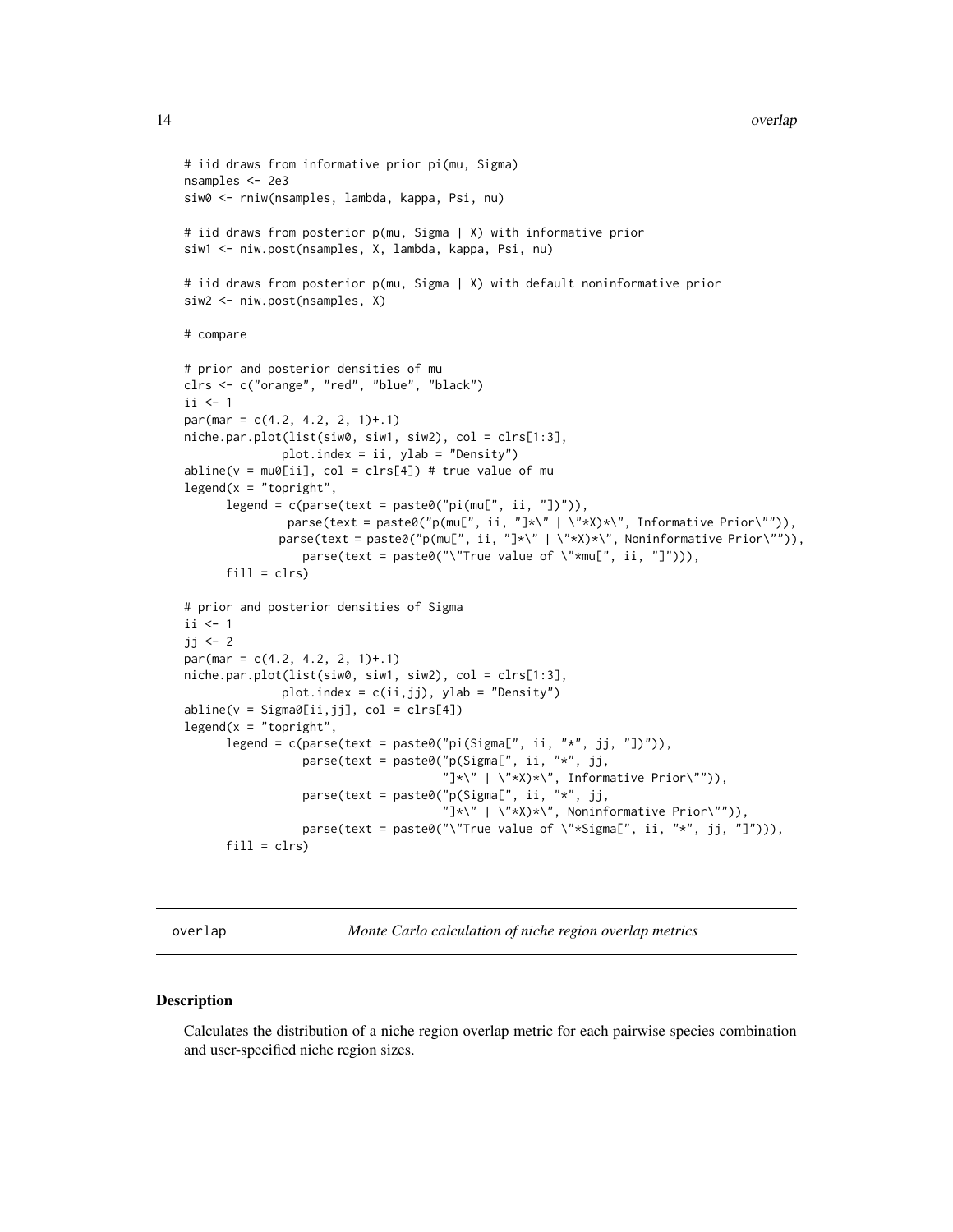#### <span id="page-14-0"></span>overlap to the contract of the contract of the contract of the contract of the contract of the contract of the contract of the contract of the contract of the contract of the contract of the contract of the contract of the

#### Usage

```
overlap(niche.par, nreps, nprob, alpha = 0.95, species.names,
  norm.redraw = TRUE)
```
#### Arguments

| niche.par     | a list with nspecies = $length(niche, par)$ , each element of which in turn is<br>a list with elements mu and Sigma. See Details.                                                                                         |  |
|---------------|---------------------------------------------------------------------------------------------------------------------------------------------------------------------------------------------------------------------------|--|
| nreps         | the number of overlap metric calculations for each species. Defaults to the<br>smallest number of parameter samples supplied by niche.par. See Details.                                                                   |  |
| nprob         | the number of normal draws for each Monte Carlo overlap metric calculation.<br>See Details.                                                                                                                               |  |
| alpha         | scalar or vector of niche region sizes for calculating the niche overlap metric.<br>Defaults to 0.95.                                                                                                                     |  |
| species.names | names of the species. Defaults to names (niche.par).                                                                                                                                                                      |  |
| norm.redraw   | logical. If FALSE, the same nprob*nspecies iid $N(0, 1)$ draws are used for<br>each calculation of the overlap metric. This increases the Monte Carlo error, but<br>the procedure is about 1.5x faster. Defaults to TRUE. |  |

#### Details

The overlap metric is the probability that a randomly drawn individual from species  $A$  will be found within the niche region of species B (for a given niche region size, e.g., alpha = .95). It is a single number which is a function of the parameters for each species,  $\Theta_A = (\mu_A, \Sigma_A)$  and  $\Theta_B =$  $(\mu_B, \Sigma_B)$ . This number is difficult to calculate directly, but easy to approximate stochastically by generating nprob draws from the distribution of species  $A$  and counting the fraction of them which fall in the niche region of species B. Typically the true values of  $\Theta_A$  and  $\Theta_B$  are unknown and must be estimated from the data. Thus, the overlap metric is calculated for nreps combinations of samples from  $p(\Theta_A|X)$  and  $p(\Theta_B|X)$  which are supplied in niche.par. See Swanson et al. (2014) for a detailed description of niche overlap and its calculation.

#### Value

Returns an array of size c(nspecies, nspecies, nreps, nlevels), where nlevels is the number of alpha levels at which to calculate the overlap metric. For each of the last two dimensions of the output array, the first two dimensions form an nspecies by nspecies matrix giving each pairwise calculation of overlap metric between two species for given  $\Theta_A$ ,  $\Theta_B$ , and alpha. In each of these matrices, Species  $A$  is along the rows of this matrix and Species  $B$  is along the columns.

#### References

Heidi K. Swanson, Martin Lysy, Ashley D. Stasko, Michael Power, Jim D. Johnson, and James D. Reist (2014). "What Would Hutchinson Think? A Probabilistic Quantification of Multidimensional Ecological Niches and Niche Overlap". *Ecology: Statistical Reports* (accepted).

#### See Also

[overlap.plot](#page-15-1), [niw.post](#page-11-1), [niiw.post](#page-7-1).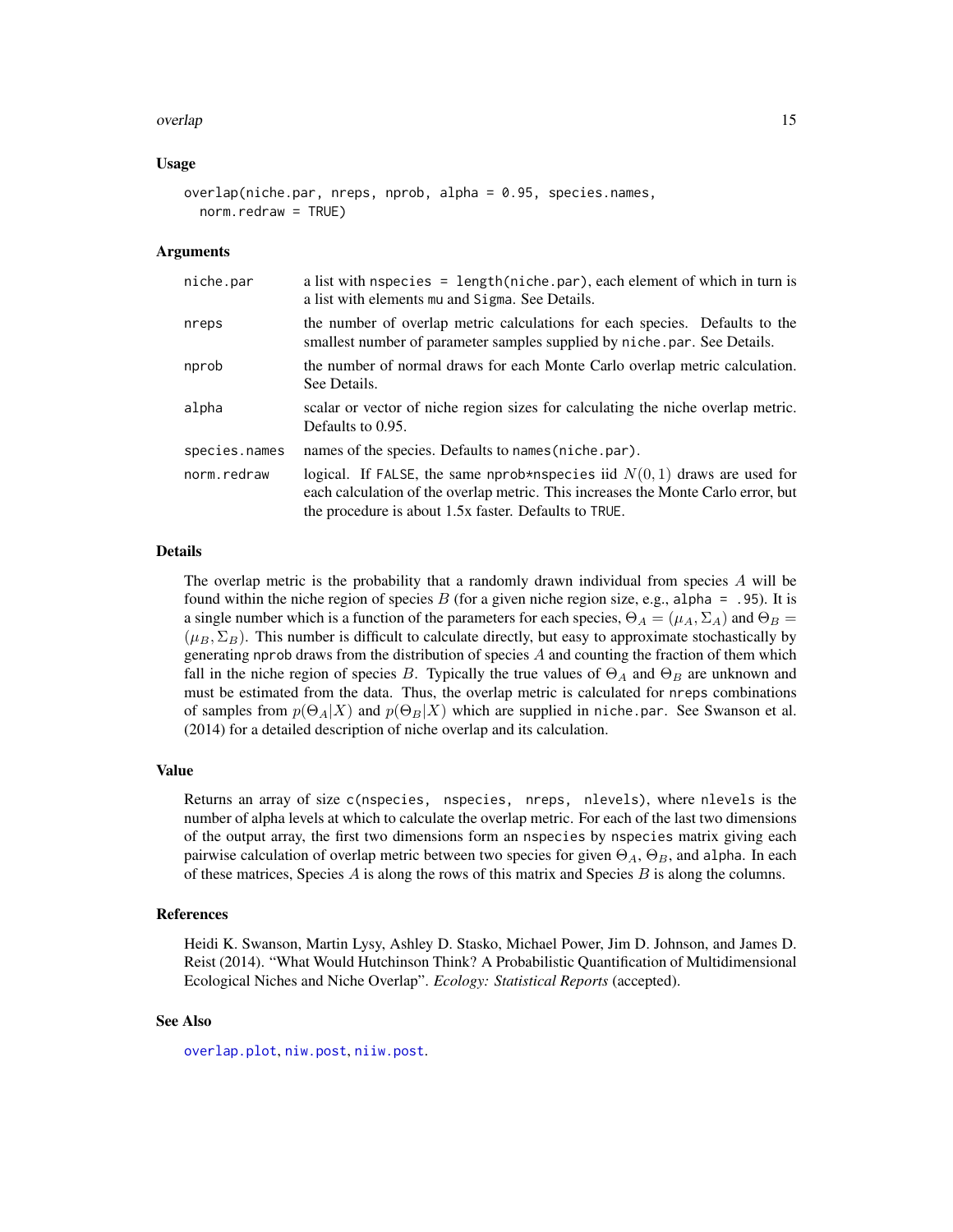#### Examples

```
# fish data
data(fish)
# generate parameter draws from the "default" posteriors of each fish
nsamples <- 500
system.time({
fish.par <- tapply(1:nrow(fish), fish$species,
                    function(ii) niw.post(nsamples = nsamples, X = fish[ii,2:4]))
})
# overlap calculation. use nsamples = nprob = 1e4 for more accurate results.
system.time({
over <- overlap(fish.par, nreps = nsamples, nprob = nsamples, alpha = c(.95, .99))
})
# posterior expectations of overlap metrics
over.mean <- apply(over*100, c(1:2, 4), mean)
round(over.mean)
# posterior 95% credible intervals of overlap metrics
over.cred <- apply(over*100, c(1:2, 4), quantile, prob = c(.025, .975), na.rm = TRUE)
round(over.cred[,,,1]) # display alpha = .95 niche region
```
<span id="page-15-1"></span>

| overlap.plot | Plot the overlap metric |
|--------------|-------------------------|
|              |                         |

#### Description

Plots the posterior distribution of the niche region overlap metric calculated for each pairwise combination of species.

#### Usage

```
overlap.plot(over.stat, nbreaks = 50, equal.axis = FALSE, species.names,
  col, mean.cred = TRUE, mean.cred.col = "green", xlab)
```
#### Arguments

| over.stat     | an array with $dim(over.start) = c(nspecies, nspecies, nreps) contain-$<br>ing nreps calculations                                                                     |
|---------------|-----------------------------------------------------------------------------------------------------------------------------------------------------------------------|
| nbreaks       | number of breaks in the histogram. Defaults to 50.                                                                                                                    |
| equal.axis    | logical. If TRUE, all histograms in a given column of the output (corresponding<br>to different Species $A$ for the same Species $B$ ) are plotted on the same range. |
| species.names | a vector of species names. Defaults to dimnames (over.stat) [[1]].                                                                                                    |
| col           | a vector of the colours in which each species will be drawn.                                                                                                          |

<span id="page-15-0"></span>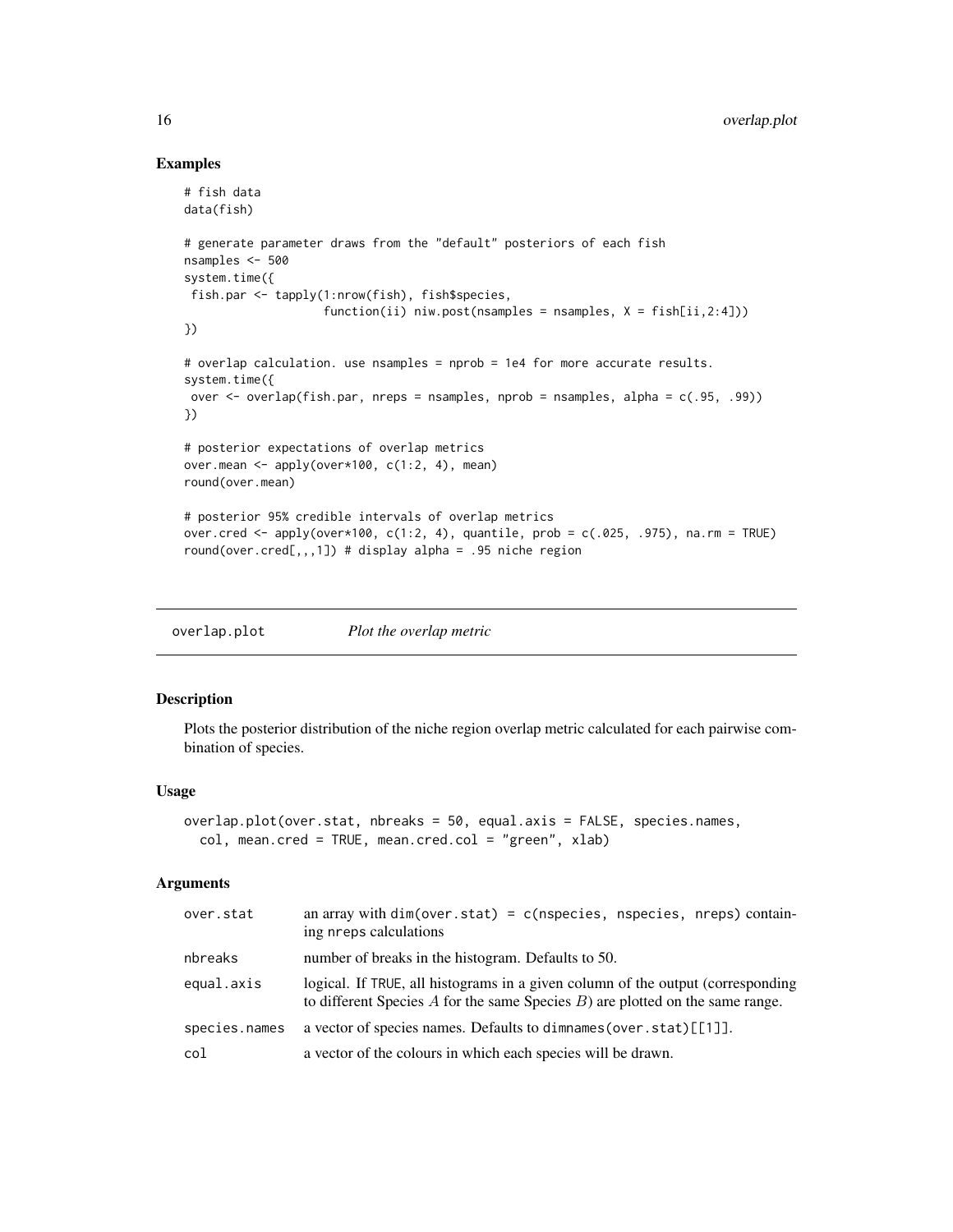<span id="page-16-0"></span>

| mean.cred | logical. If TRUE, vertical lines for mean and 95% credible intervals will be in-<br>cluded in the historgram of each overlap metric. |
|-----------|--------------------------------------------------------------------------------------------------------------------------------------|
|           | mean, cred, col colour of the mean and credible interval lines in the histogram.                                                     |
| xlab      | optional plot title, located on the bottom. Default is no title.                                                                     |

#### Details

This function uses the overlap metric information in over.stat calculated by [overlap](#page-13-1) to create 2-dimensional plots of interspecific niche region overlap.

#### Value

Returns a series of histograms illustrating the probability of pairwise species overlap.

#### See Also

[overlap](#page-13-1), [niw.post](#page-11-1), [niiw.post](#page-7-1).

#### Examples

```
# fish data
data(fish)
# parameter draws from the "default" posteriors of each fish
nsamples <- 500
system.time({
 fish.par <- tapply(1:nrow(fish), fish$species,
                    function(ii) niw.post(nsamples = nsamples, X = fish[ii,2:4]))
})
# overlap calculation
system.time({
over <- overlap(fish.par, nreps = nsamples, nprob = nsamples, alpha = c(.95, .99))
})
# overlap plot
clrs <- c("black", "red", "blue", "orange") # color for each species
ii <- 1 # which niche region alpha level to use
```

```
overlap.plot(over[,,,ii], col = clrs, mean.cred.col = "turquoise",
            xlab = paste0("Overlap Probability (%) -- Niche Region Size: ",
                          dimnames(over)[[4]][ii]))
```
<span id="page-16-1"></span>rniw *Random draws from a Normal-Inverse-Wishart distribution.*

#### Description

Generates random draws from a Normal-Inverse-Wishart (NIW) distribution. Can be used to compare prior to posterior parameter distributions.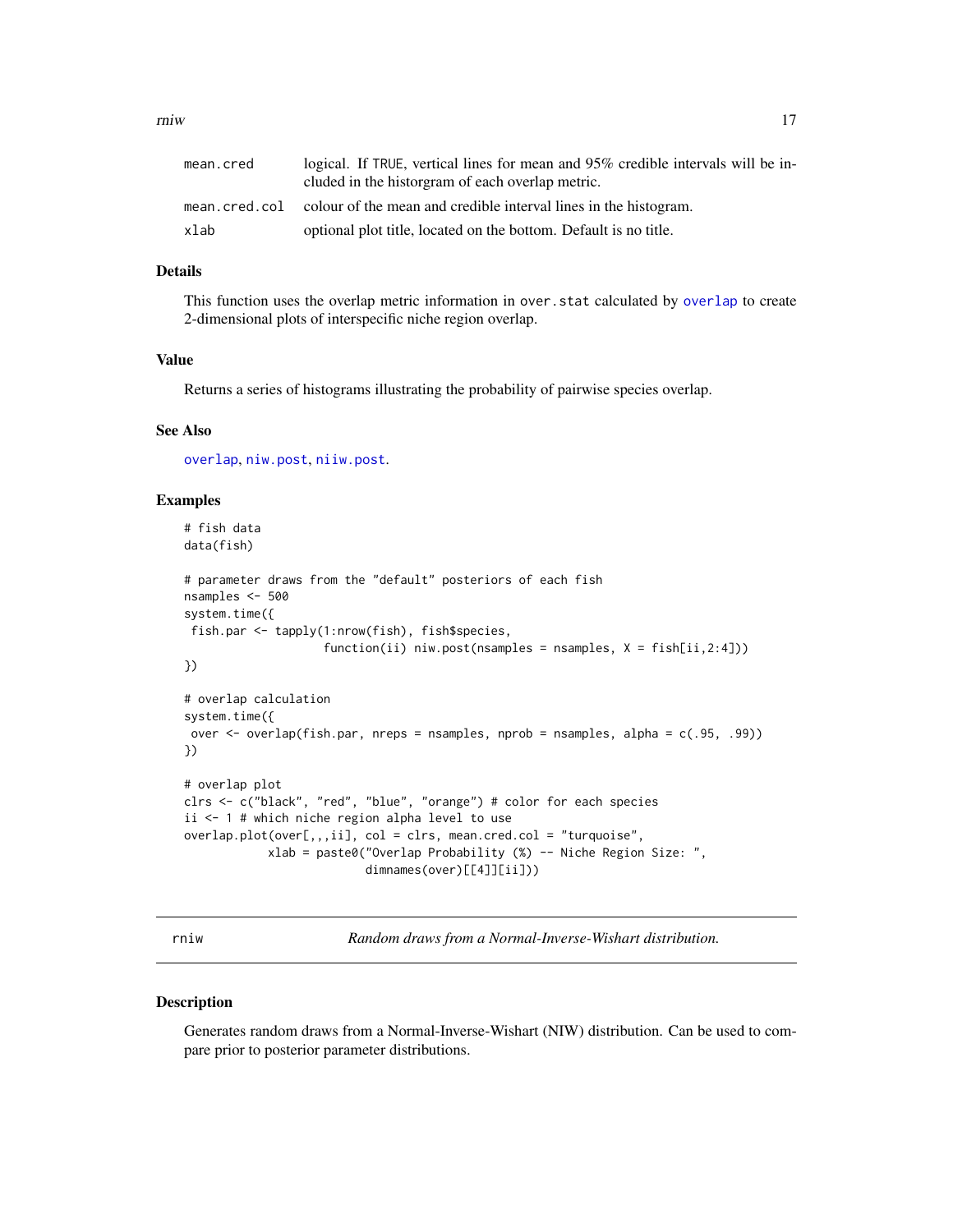#### <span id="page-17-0"></span>Usage

rniw(n, lambda, kappa, Psi, nu)

#### Arguments

|        | number of samples to draw.       |
|--------|----------------------------------|
| lambda | location parameter. See Details. |
| kappa  | scale parameter. See Details.    |
| Psi    | scale matrix. See Details        |
| nu     | degrees of freedom. See Details. |

#### Details

The NIW distribution  $p(\mu, \Sigma | \lambda, \kappa, \Psi, \nu)$  is defined as

 $\Sigma \sim W^{-1}(\Psi, \nu), \quad \mu | \Sigma \sim N(\lambda, \Sigma / \kappa).$ 

#### Value

Returns a list with elements mu and Sigma of sizes c(n,length(lambda)) and c(nrow(Psi),ncol(Psi),n).

#### See Also

[rwish](#page-18-1), [niw.mom](#page-10-1), [niw.coeffs](#page-9-1).

```
d <- 4 # number of dimensions
nu <- 7 # degrees of freedom
Psi <- crossprod(matrix(rnorm(d^2), d, d)) # scale
lambda <- rnorm(d)
kappa <- 2
n <- 1e4
niw.sim <- rniw(n, lambda, kappa, Psi, nu)
# diagonal elements of Sigma^{-1} are const * chi^2
S <- apply(niw.sim$Sigma, 3, function(M) diag(solve(M)))
ii \leq 2const <- solve(Psi)[ii,ii]
hist(S[ii,], breaks = 100, freq = FALSE,
   main = parse(text = paste0("\"Histogram of \"*(Sigma^{-1})[", ii,ii,"]")),
   xlab = parse(text = paste0("(Sigma^{-1})[[", ii, ii, "]"))curve(dchisq(x/const, df = nu)/const,
     from = min(S[ii,]), to = max(S[ii,]), col = "red", add = TRUE)
# elements of mu have a t-distribution
mu <- niw.sim$mu
```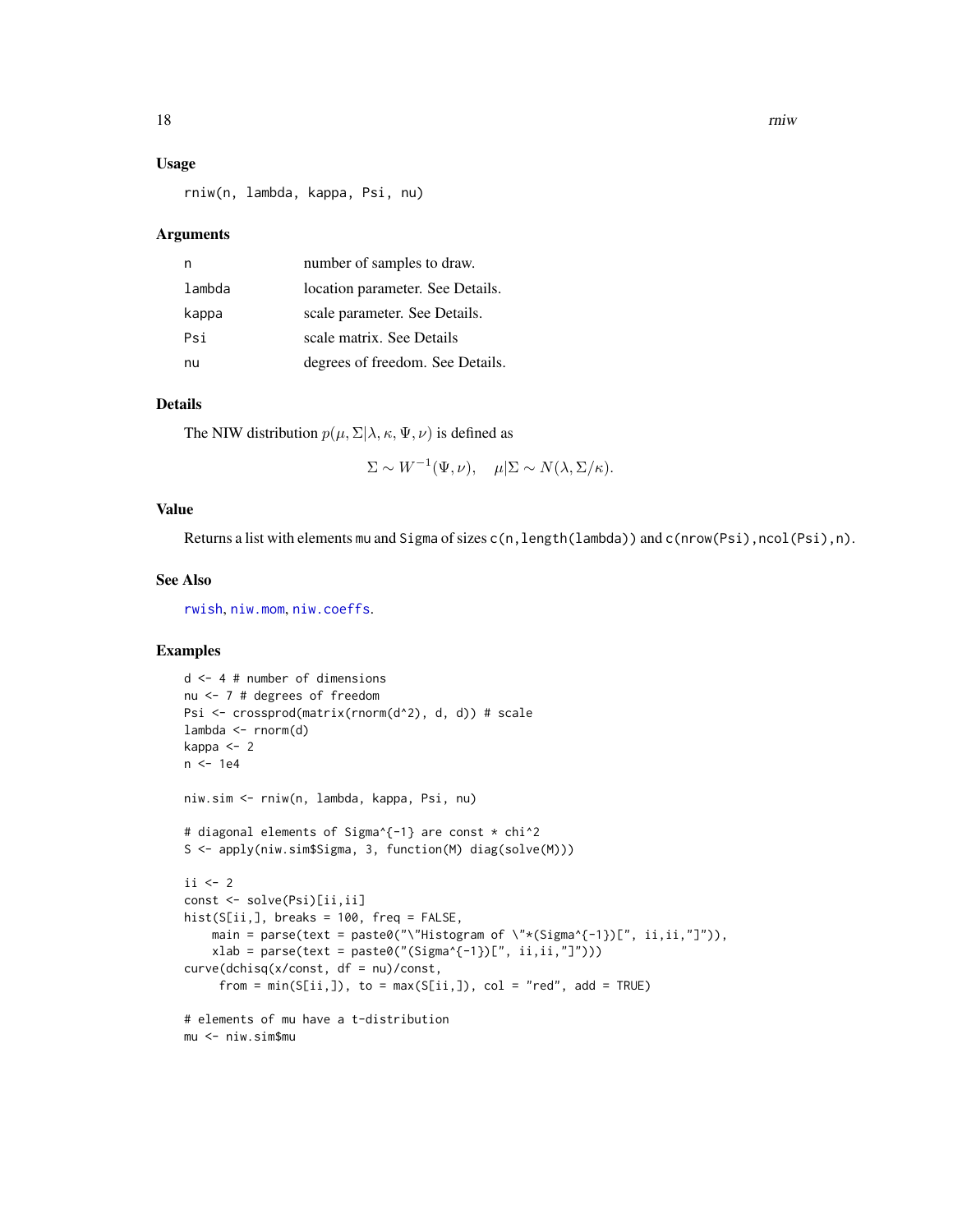#### <span id="page-18-0"></span>rwish the contract of the contract of the contract of the contract of the contract of the contract of the contract of the contract of the contract of the contract of the contract of the contract of the contract of the cont

```
ii \le -4const <- sqrt(Psi[ii,ii]/(kappa*(nu-d+1)))
hist(mu[,ii], breaks = 100, freq = FALSE,
    main = parse(text = paste0("\\"History: 1" * mu["', ii, "]");xlab = parse(text = paste0("mu[", ii, "l")))curve(dt((x-lambda[ii])/const, df = nu-d+1)/const, add = TRUE, col = "red")
```
<span id="page-18-1"></span>rwish *Random draws from a Wishart (or Inverse-Wishart) distribution.*

#### Description

Generates a random samples from a Wishart distribution defined as  $W(\Psi, \nu)$ , or an Inverse-Wishart distribution defined as  $W^{-1}(\Psi, \nu)$ .

#### Usage

rwish(n, Psi, nu, inv = FALSE)

#### Arguments

| n   | number of samples to draw.                                                                                    |
|-----|---------------------------------------------------------------------------------------------------------------|
| Psi | scale matrix.                                                                                                 |
| nu  | degrees of freedom.                                                                                           |
| inv | $logical.$ Setting $inv = TRUE$ returns random matrices from an Inverse-Wishart<br>distribution. See Details. |

#### Details

Setting inv = TRUE replaces  $\Psi$  by  $Psi^{-1}$  and inverts the output random matrices, such that they are being generated from an Inverse-Wishart  $W^{-1}(\Psi,\nu)$  distribution.

#### Value

Returns an array of Wishart (or Inverse-Wishart) draws of size c(nrow(Psi),ncol(Psi),n).

#### See Also

[rniw](#page-16-1)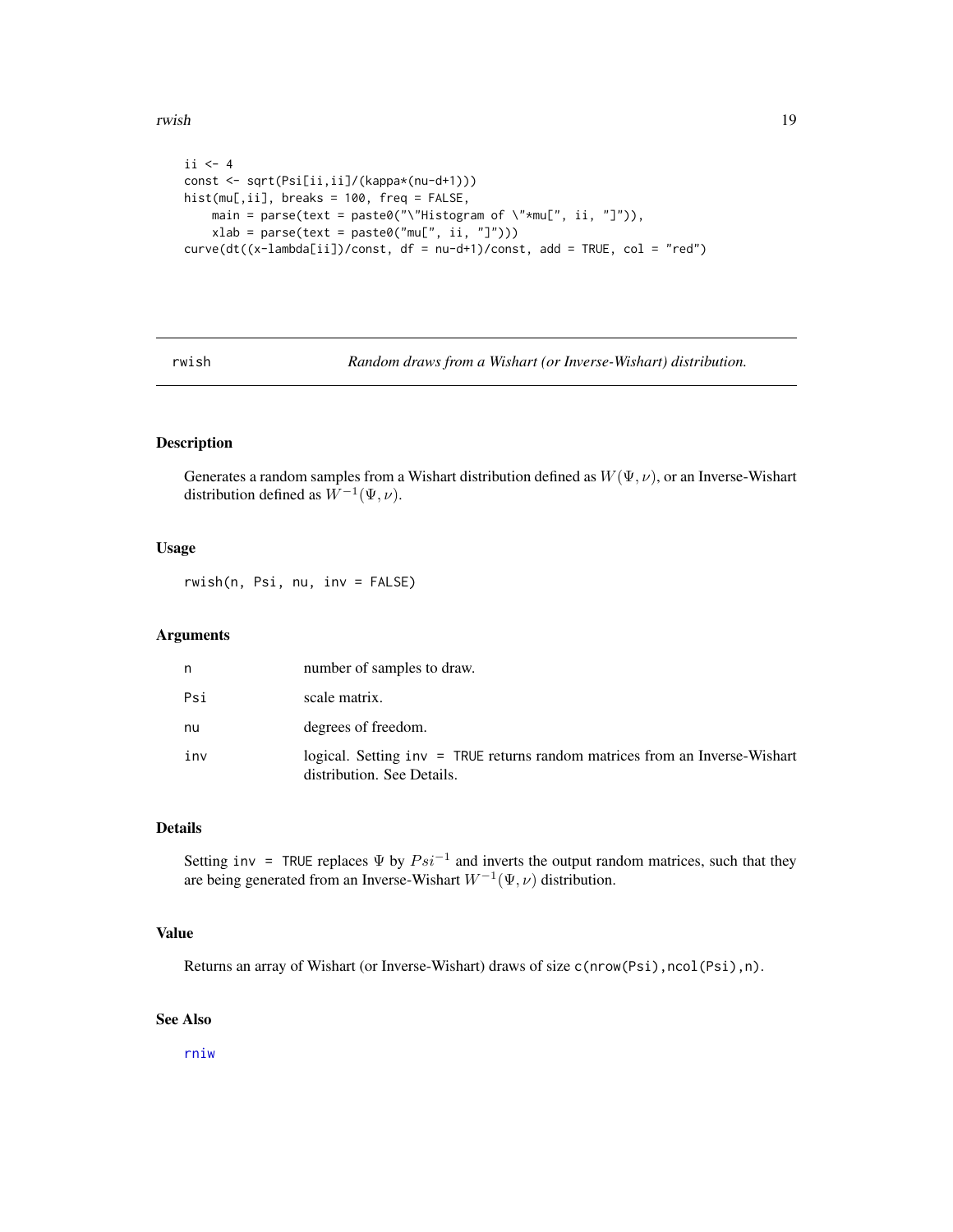```
d <- 4 # number of dimensions
nu <- 7 # degrees of freedom
Psi <- crossprod(matrix(rnorm(d^2), d, d)) # scale matrix
n <- 1e4
Sigma <- rwish(n, Psi, nu)
# for any vector a, X = (a' Sigma a) has a const * chi<sup>2</sup> distribution
a \leftarrow \text{norm}(d)X <- apply(Sigma, 3, function(S) crossprod(a, S %*% a))
const <- a %*% Psi %*% a
hist(X, breaks = 100, freq = FALSE,
    main = parse(text = "\"Histogram of \"*X==a*minute*Sigma*a"),
    xlab = parse(text = "X==a*minute*Sigma*a"))
curve(dchisq(x/const, df = nu)/const,
     from = min(X), to = max(X), col = "red", add = TRUE)
```